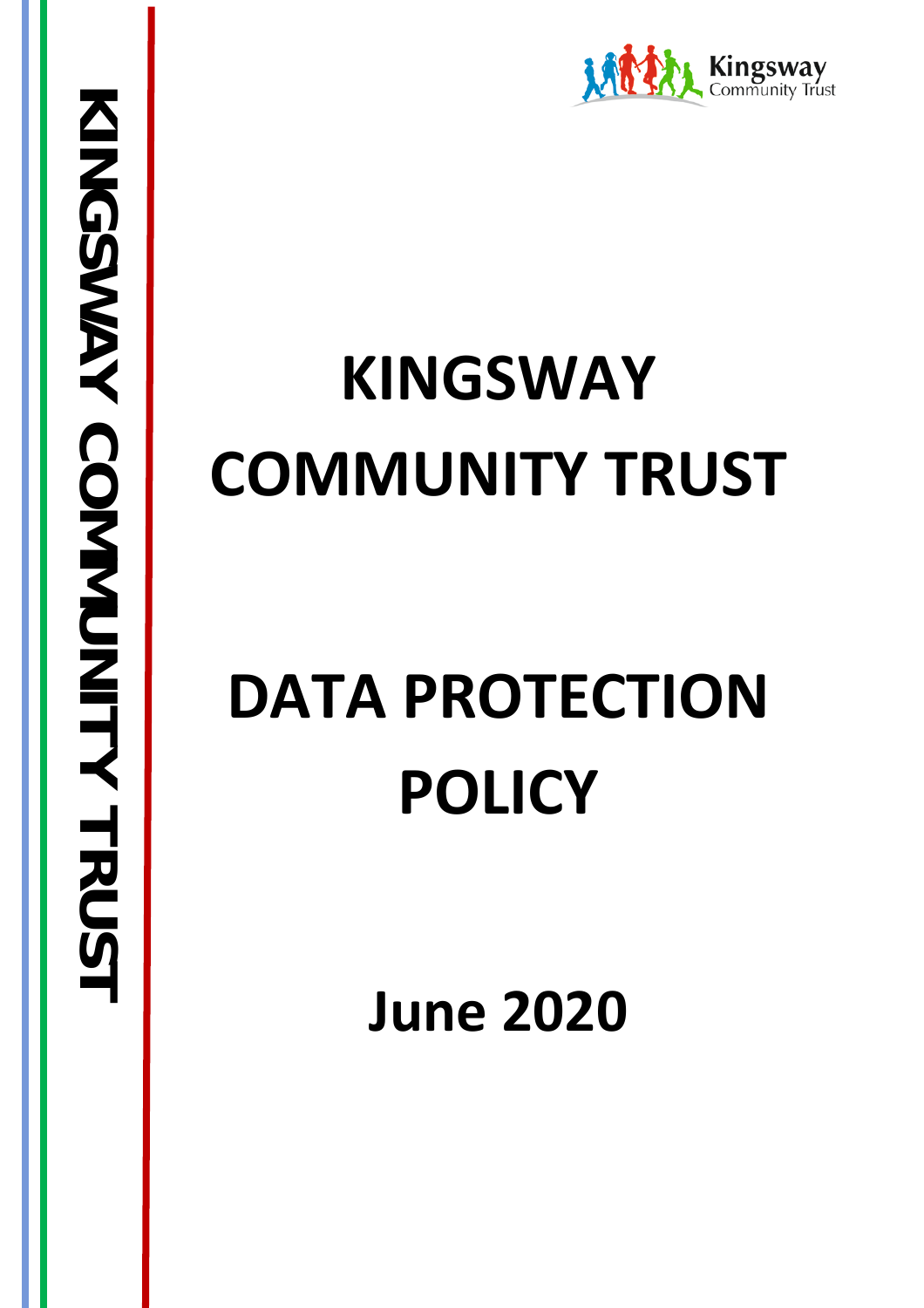## **Data Protection Policy** Date: June 2020 **Review date: Summer 2022**

## **Contents**

#### **Issue Status**

| Date              | <i><b>Issue</b></i>  | Date<br>Approved<br>.bv<br><b>Trustees</b> | Review date |
|-------------------|----------------------|--------------------------------------------|-------------|
| <b>April 2018</b> | Version - April 2018 | 26 March 2018                              | Spring 2020 |
| June 2020         | Version – June 2020  | 18 June 2020                               | Summer 2022 |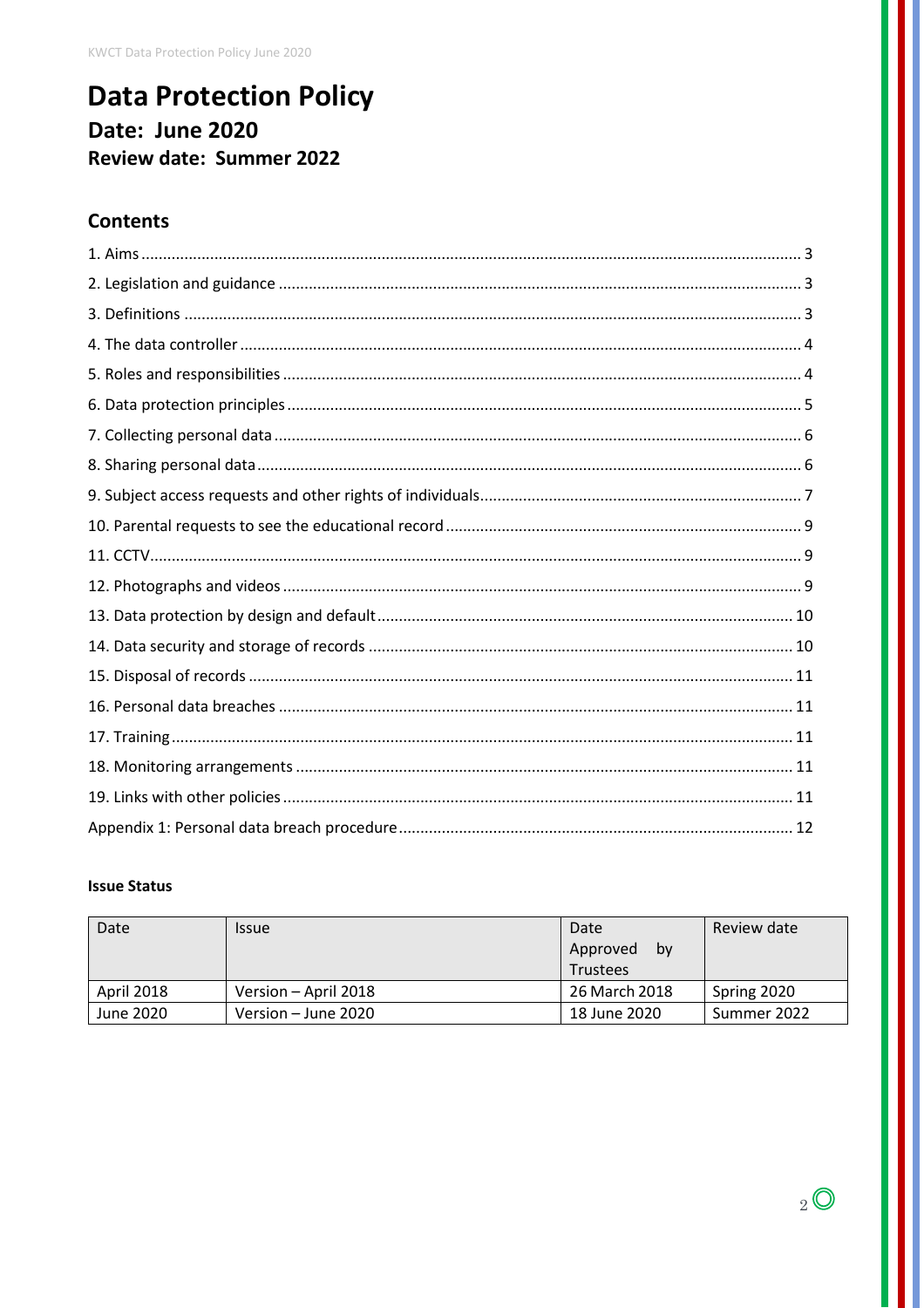## **1. Aims**

Our school aims to ensure that all personal data collected about staff, pupils, parents, trustees, governors, visitors and other individuals is collected, stored and processed in accordance with the Data Protection Act 2018 (DPA 2018) as set out in the [Data Protection Bill.](https://publications.parliament.uk/pa/bills/cbill/2017-2019/0153/18153.pdf)

This policy applies to all personal data, regardless of whether it is in paper or electronic format.

## **2. Legislation and Guidance**

This policy meets the requirements of the DPA 2018. It is based on guidance published by the Information Commissioner's Office (ICO) on th[e GDPR](https://ico.org.uk/for-organisations/guide-to-the-general-data-protection-regulation-gdpr/individual-rights/right-to-be-informed/) and the ICO's [code of practice for subject access requests.](https://ico.org.uk/media/for-organisations/documents/2014223/subject-access-code-of-practice.pdf)

It also reflects the ICO'[s code of practice](https://ico.org.uk/media/for-organisations/documents/1542/cctv-code-of-practice.pdf) for the use of surveillance cameras and personal information. In addition, this policy complies with our funding agreement and articles of association.

## **3. Definitions**

| <b>Term</b>                         | <b>Definition</b>                                                                                                                                                                                                                                                                                                                                                                                             |
|-------------------------------------|---------------------------------------------------------------------------------------------------------------------------------------------------------------------------------------------------------------------------------------------------------------------------------------------------------------------------------------------------------------------------------------------------------------|
| Personal data                       | Any information relating to an identified, or<br>identifiable, individual.<br>This may include the individual's:<br>Name (including initials)<br>$\bullet$<br>Identification number<br>Location data<br>Online identifier, such as a username<br>$\bullet$<br>It may also include factors specific to the individual's<br>physical, physiological, genetic, mental, economic,<br>cultural or social identity. |
| Special categories of personal data | Personal data which is more sensitive and so needs<br>more protection, including information about an<br>individual's:<br>Racial or ethnic origin<br>$\bullet$<br>Political opinions<br>$\bullet$<br>Religious or philosophical beliefs<br>Trade union membership<br>Genetics<br>Biometrics (such as fingerprints, retina and<br>iris patterns), where used for identification<br>purposes                    |

 $3<sup>o</sup>$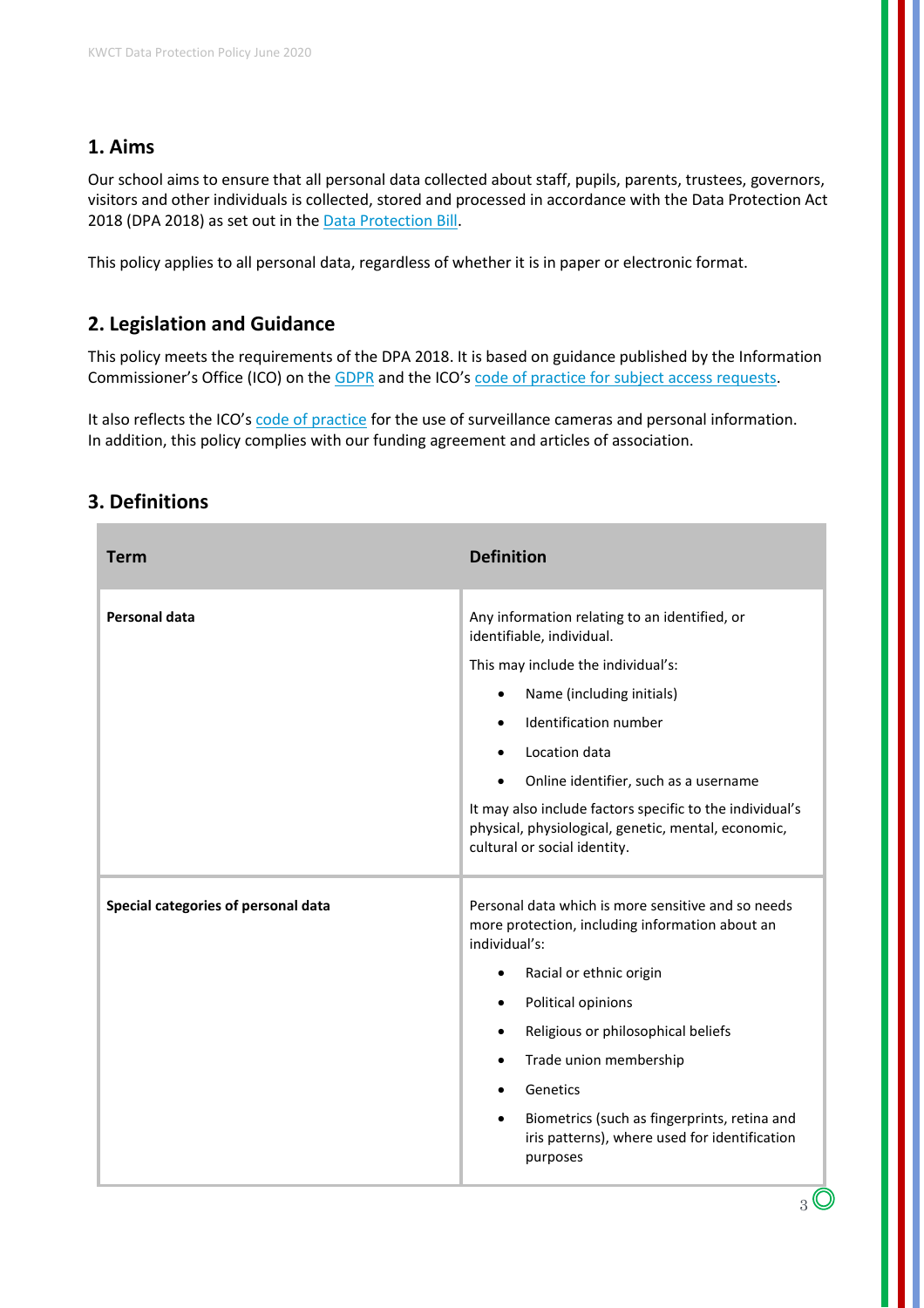|                      | Health – physical or mental<br>Sex life or sexual orientation                                                                                                                                                                    |
|----------------------|----------------------------------------------------------------------------------------------------------------------------------------------------------------------------------------------------------------------------------|
| Processing           | Anything done to personal data, such as collecting,<br>recording, organising, structuring, storing, adapting,<br>altering, retrieving, using, disseminating, erasing or<br>destroying.<br>Processing can be automated or manual. |
| Data subject         | The identified or identifiable individual whose<br>personal data is held or processed.                                                                                                                                           |
| Data controller      | A person or organisation that determines the<br>purposes and the means of processing of personal<br>data.                                                                                                                        |
| Data processor       | A person or other body, other than an employee of<br>the data controller, who processes personal data on<br>behalf of the data controller.                                                                                       |
| Personal data breach | A breach of security leading to the accidental or<br>unlawful destruction, loss, alteration, unauthorised<br>disclosure of, or access to personal data.                                                                          |

## **4. The Data Controller**

Kingsway Community Trust processes personal data relating to parents, pupils, staff, trustees, governors, visitors and others, and therefore is a data controller.

Each school is registered as a data controller with the ICO and will renew this registration annually or as otherwise legally required.

## **5. Roles and Responsibilities**

This policy applies to **all staff** employed by the Trust, and to external organisations or individuals working on our behalf. Staff who do not comply with this policy may face disciplinary action.

#### **5.1 Trust Board**

The Trust Board has overall responsibility for ensuring that our school complies with all relevant data protection obligations.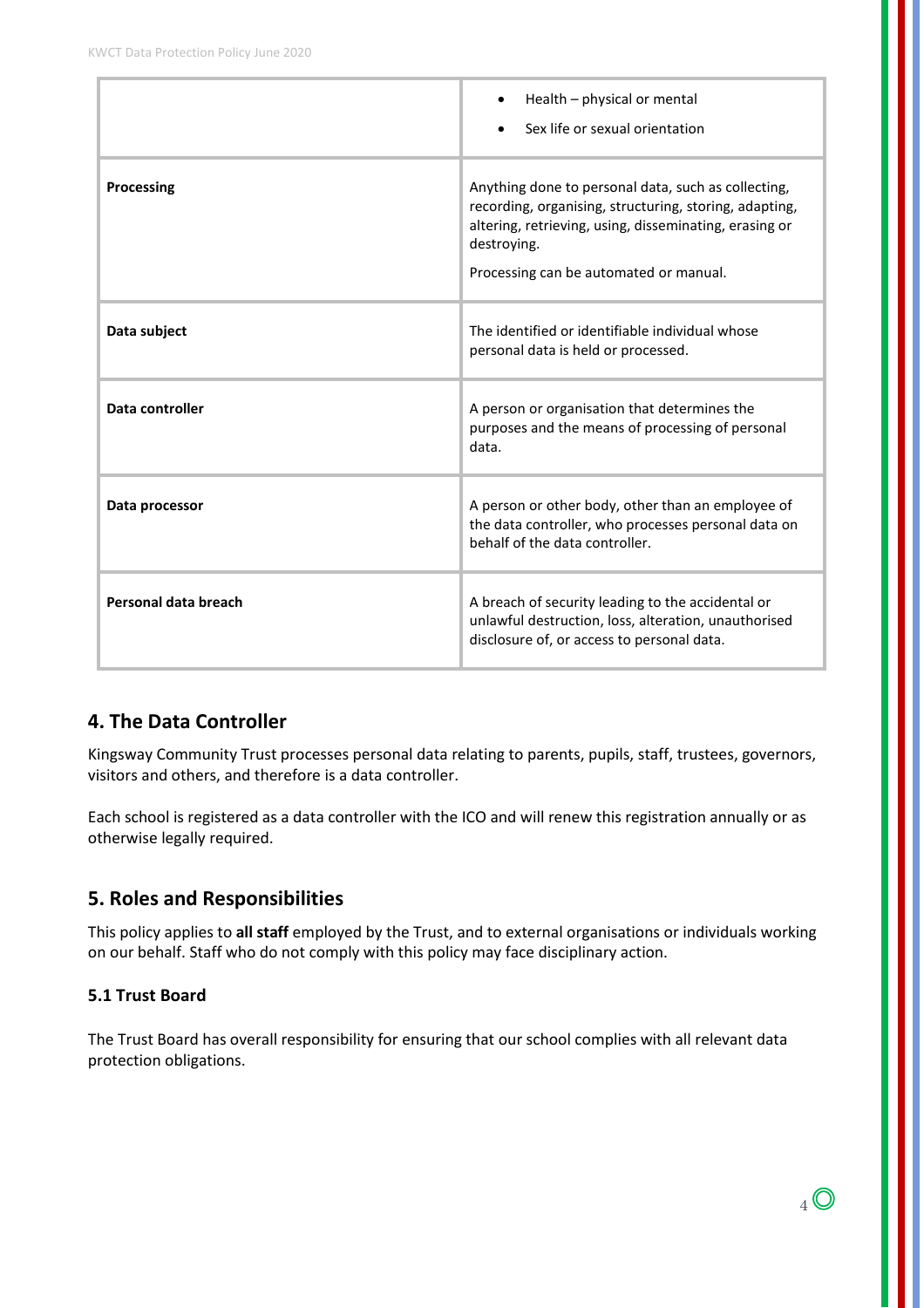#### **5.2 Data Protection Officer**

The data protection officer (DPO) is responsible for overseeing the implementation of this policy, monitoring our compliance with data protection law, and developing related policies and guidelines where applicable.

They will provide an annual report of their activities directly to the Trust Board and, where relevant, report to the board their advice and recommendations on school data protection issues.

The school has an independent data protection officer service supplied by School Pro TLC. School Pro TLC is an organisation run by experienced teachers, school leaders, governors and/or inspectors who have worked across a range of education contexts and age groups, from Primary through to Further Education.

#### **5.3 Executive Headteacher**

The Executive Headteacher acts as the data controller on a day-to-day basis.

#### **5.4 All Staff**

Staff are responsible for:

- Collecting, storing and processing any personal data in accordance with this policy
- Informing the school of any changes to their personal data, such as a change of address
- Contacting the DPO in the following circumstances:
	- o With any questions about the operation of this policy, data protection law, retaining personal data or keeping personal data secure
	- o If they have any concerns that this policy is not being followed
	- o If they are unsure whether or not they have a lawful basis to use personal data in a particular way
	- o If they need to rely on or capture consent, draft a privacy notice, deal with data protection rights invoked by an individual, or transfer personal data outside the European Economic Area
	- o If there has been a data breach
	- o Whenever they are engaging in a new activity that may affect the privacy rights of individuals
	- o If they need help with any contracts or sharing personal data with third parties

#### **6. Data Protection Principles**

The DPA is based on data protection principles that our school must comply with.

The principles say that personal data must be:

- Processed lawfully, fairly and in a transparent manner
- Collected for specified, explicit and legitimate purposes
- Adequate, relevant and limited to what is necessary to fulfil the purposes for which it is processed
- Accurate and, where necessary, kept up to date
- Kept for no longer than is necessary for the purposes for which it is processed
- Processed in a way that ensures it is appropriately secure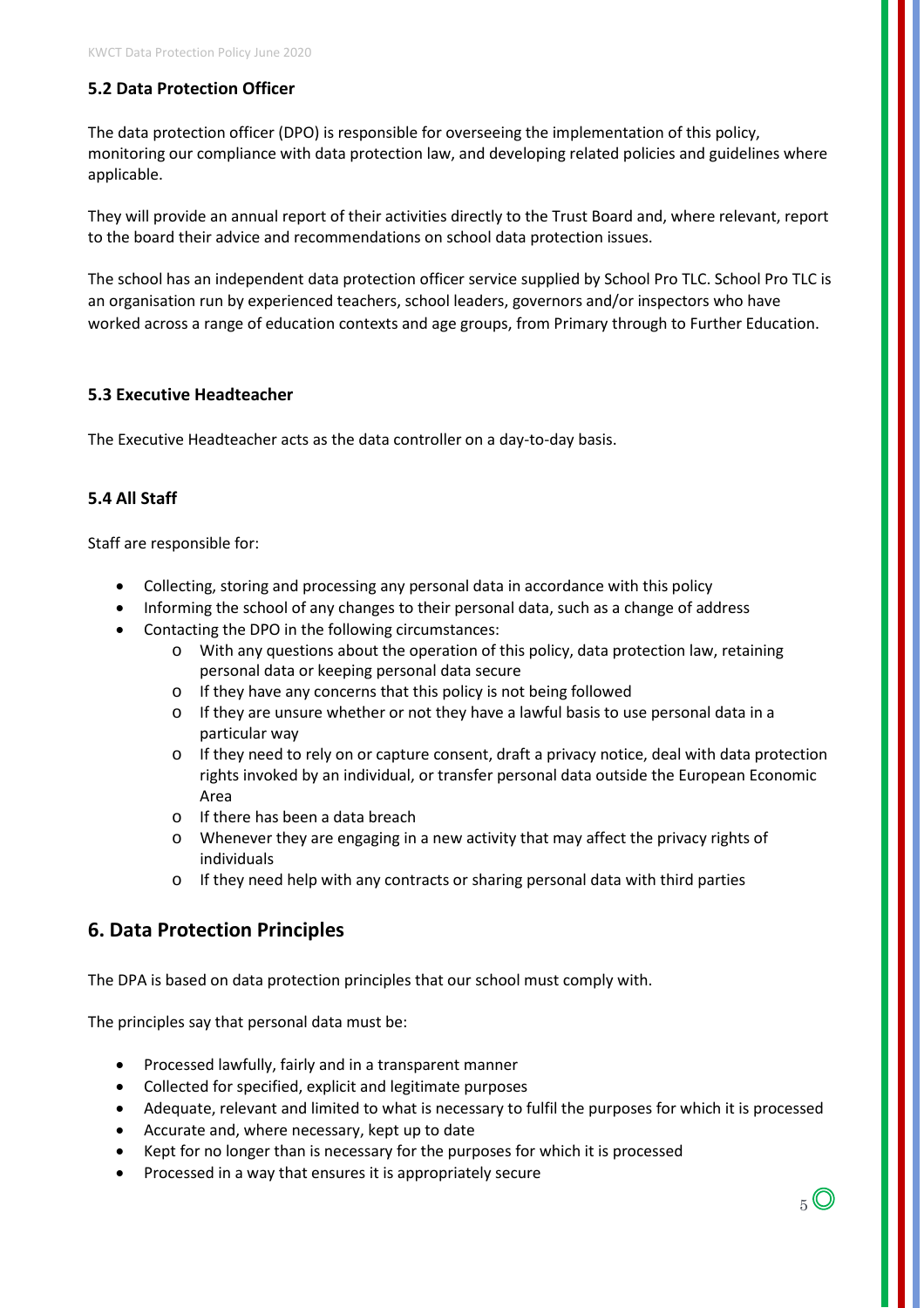This policy sets out how the Trust aims to comply with these principles.

## **7. Collecting personal data**

#### **7.1 Lawfulness, Fairness and Transparency**

We will only process personal data where we have one of 6 'lawful bases' (legal reasons) to do so under data protection law:

- The data needs to be processed so that the school can fulfil a contract with the individual, or the individual has asked the school to take specific steps before entering into a contract
- The data needs to be processed so that the school can comply with a legal obligation
- The data needs to be processed to ensure the vital interests of the individual e.g. to protect someone's life
- The data needs to be processed so that the school, as a public authority, can perform a task in the public interest, and carry out its official functions
- The data needs to be processed for the legitimate interests of the school or a third party (provided the individual's rights and freedoms are not overridden)
- The individual (or their parent/carer when appropriate in the case of a pupil) has freely given clear consent

For special categories of personal data, we will also meet one of the special category conditions for processing which are set out in the Data Protection Act 2018.

If we offer online services to pupils, such as classroom apps, and we intend to rely on consent as a basis for processing, we will get parental consent (except for online counselling and preventive services).

#### **7.2 Limitation, Minimisation and Accuracy**

We will only collect personal data for specified, explicit and legitimate reasons. We will explain these reasons to the individuals when we first collect their data.

If we want to use personal data for reasons other than those given when we first obtained it, we will inform the individuals concerned before we do so, and seek consent where necessary.

Staff must only process personal data where it is necessary in order to do their jobs.

When staff no longer need the personal data they hold, they must ensure it is deleted or anonymised. This will be done in accordance with the *[Information and Records Management Society's toolkit for schools](http://irms.org.uk/?page=schoolstoolkit&terms=%22toolkit+and+schools%22)*

#### **8. Sharing personal data**

We will not normally share personal data with anyone else, but may do so where:

- There is an issue with a pupil or parent/carer that puts the safety of our staff at risk
- We need to liaise with other agencies we will seek consent as necessary before doing this
- Our suppliers or contractors need data to enable us to provide services to our staff and pupils for example, IT companies. When doing this, we will: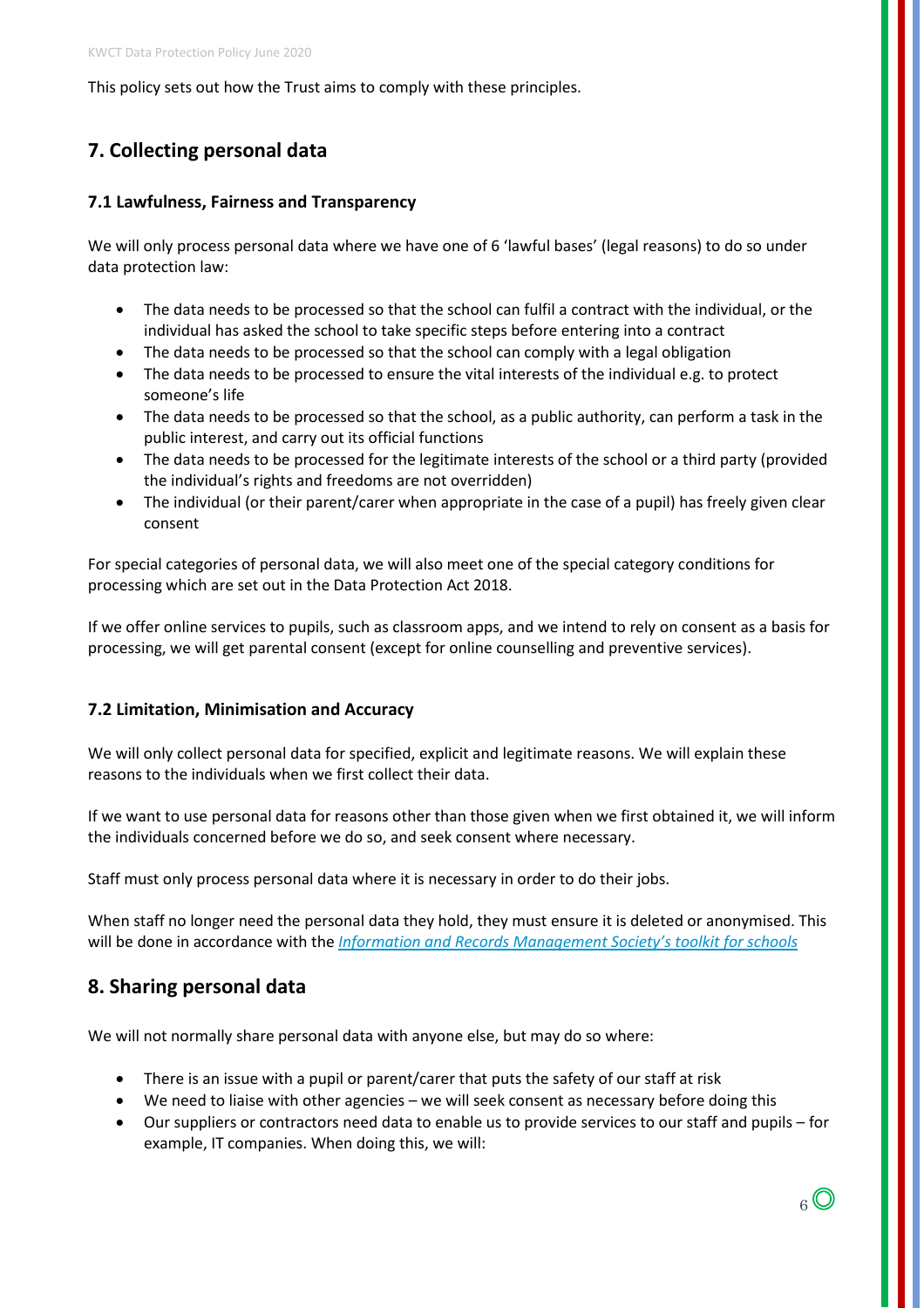- o Only appoint suppliers or contractors which can provide sufficient guarantees that they comply with data protection law
- o Establish a data sharing agreement with the supplier or contractor, either in the contract or as a standalone agreement, to ensure the fair and lawful processing of any personal data we share
- o Only share data that the supplier or contractor needs to carry out their service, and information necessary to keep them safe while working with us

We will also share personal data with law enforcement and government bodies where we are legally required to do so, including for:

- The prevention or detection of crime and/or fraud
- The apprehension or prosecution of offenders
- The assessment or collection of tax owed to HMRC
- In connection with legal proceedings
- Where the disclosure is required to satisfy our safeguarding obligations
- Research and statistical purposes, as long as personal data is sufficiently anonymised or consent has been provided

We may also share personal data with emergency services and local authorities to help them to respond to an emergency situation that affects any of our pupils or staff.

Where we transfer personal data to a country or territory outside the European Economic Area, we will do so in accordance with data protection law.

## **9. Subject Access Requests and Other Rights of Individuals**

#### **9.1 Subject Access Requests**

Individuals have a right to make a 'subject access request' to gain access to personal information that the school holds about them. This includes:

- Confirmation that their personal data is being processed
- Access to a copy of the data
- The purposes of the data processing
- The categories of personal data concerned
- Who the data has been, or will be, shared with
- How long the data will be stored for, or if this isn't possible, the criteria used to determine this period
- The source of the data, if not the individual
- Whether any automated decision-making is being applied to their data, and what the significance and consequences of this might be for the individual

Subject access requests must be submitted in writing, either by letter or email to the Executive Headteacher. They should include:

- Name of individual
- Correspondence address
- Contact number and email address
- Details of the information requested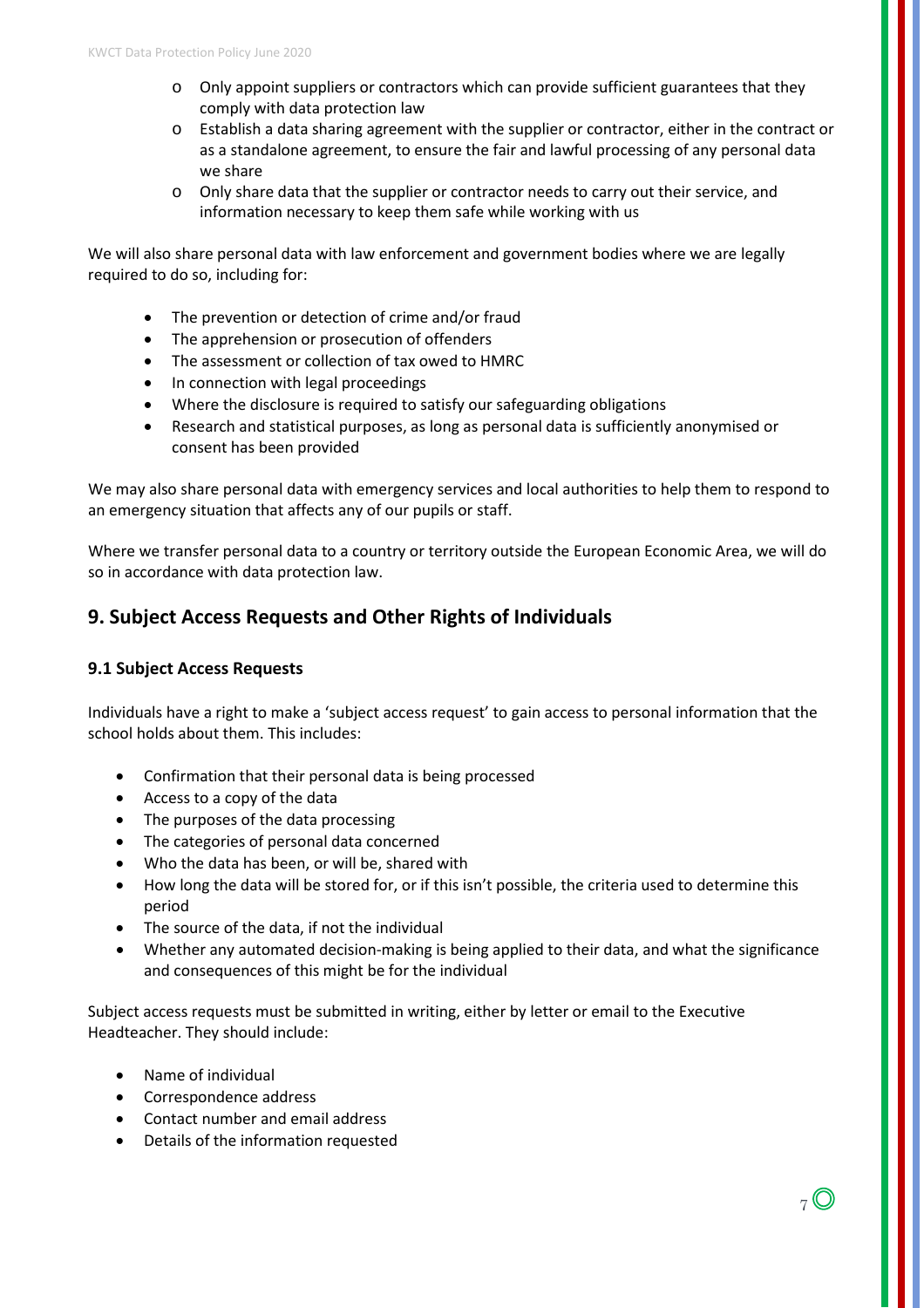If staff receive a subject access request they must immediately forward it to the Executive Headteacher.

#### **9.2 Responding to Subject Access Requests**

When responding to requests, we:

- May ask the individual to provide 2 forms of identification
- May contact the individual via phone to confirm the request was made
- Will respond without delay and within 1 month of receipt of the request
- Will provide the information free of charge
- May tell the individual we will comply within 3 months of receipt of the request, where a request is complex or numerous. We will inform the individual of this within 1 month, and explain why the extension is necessary

We will not disclose information if it:

- Might cause serious harm to the physical or mental health of the pupil or another individual
- Would reveal that the child is at risk of abuse, where the disclosure of that information would not be in the child's best interests
- Is contained in adoption or parental order records
- Is given to a court in proceedings concerning the child

If the request is unfounded or excessive, we may refuse to act on it, or charge a reasonable fee which takes into account administrative costs.

A request will be deemed to be unfounded or excessive if it is repetitive, or asks for further copies of the same information.

When we refuse a request, we will tell the individual why, and tell them they have the right to complain to the ICO.

#### **9.3 Recording Subject Access Requests**

A record will be kept of all Subject Access Requests and logged on the SAR database. This SAR folder and database will be securely stored on site.

A file is to be created for each subject access request and in it should be the following information:-

- Copies of the correspondence between the Trust and the data subject, and between the Trust and any other parties.
- A record of any telephone conversation used to verify the identity of the data subject
- A record of the decisions and how the Trust came to those decisions
- Copies of the information sent to the data subject. For example, if the information was anonymised, keep a copy of the anonymised version that was sent to the data subject.

The file will be kept for one year and then securely destroyed.

When the request has been completed, the record of the request will be closed in the database.

#### **9.4 Other Data Protection Rights of the Individual**

In addition to the right to make a subject access request (see above), and to receive information when we are collecting their data about how we use and process it (see section 7), individuals also have the right to:

 $\rm _8$  O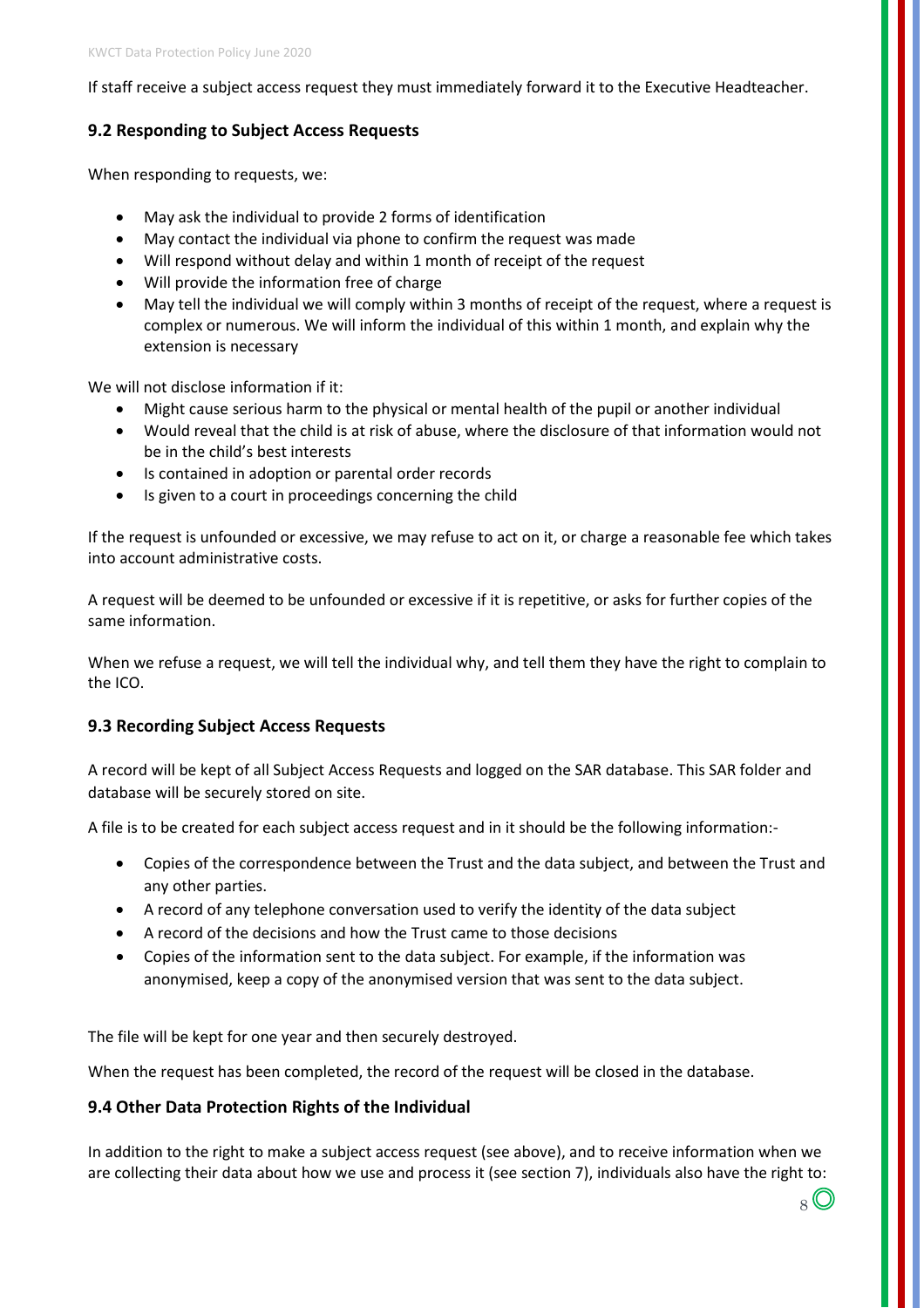- Withdraw their consent to processing at any time
- Ask us to rectify, erase or restrict processing of their personal data, or object to the processing of it (in certain circumstances)
- Prevent use of their personal data for direct marketing
- Challenge processing which has been justified on the basis of public interest
- Request a copy of agreements under which their personal data is transferred outside of the European Economic Area
- Object to decisions based solely on automated decision making or profiling (decisions taken with no human involvement, that might negatively affect them)
- Prevent processing that is likely to cause damage or distress
- Be notified of a data breach in certain circumstances
- Make a complaint to the ICO
- Ask for their personal data to be transferred to a third party in a structured, commonly used and machine-readable format (in certain circumstances)

On receipt of a request of data deletion or data blocking, a google form must be completed, using the link below

<https://forms.gle/DspYdGyejkjFc3LB6>

Details will be logged by the Governance & Compliance Manager and shared with the DPO.

#### **10. Parental Requests to See the Educational Record**

In Academies, including free schools, there is no automatic parental right of access to the educational record. We will endeavour, however, to meet any parental request to access their child's record within one month.

## **11. CCTV**

We use CCTV in various locations around each school site to ensure they remain safe. We will adhere to the ICO's [code of practice](https://ico.org.uk/media/for-organisations/documents/1542/cctv-code-of-practice.pdf) for the use of CCTV.

We do not need to ask individuals' permission to use CCTV, but we make it clear where individuals are being recorded. Security cameras are clearly visible and accompanied by prominent signs explaining that CCTV is in use.

Any enquiries about the CCTV system should be directed to the Head of School.

#### **12. Photographs and Videos**

As part of our school activities, we may take photographs and record images of individuals within our school.

We will obtain written consent from parents/carers for photographs and videos to be taken of their child for communication, marketing and promotional materials. We will clearly explain how the photograph and/or video could be used to both the parent/carer and pupil.

Uses may include:

• Within school on notice boards and in school magazines, brochures, newsletters, etc.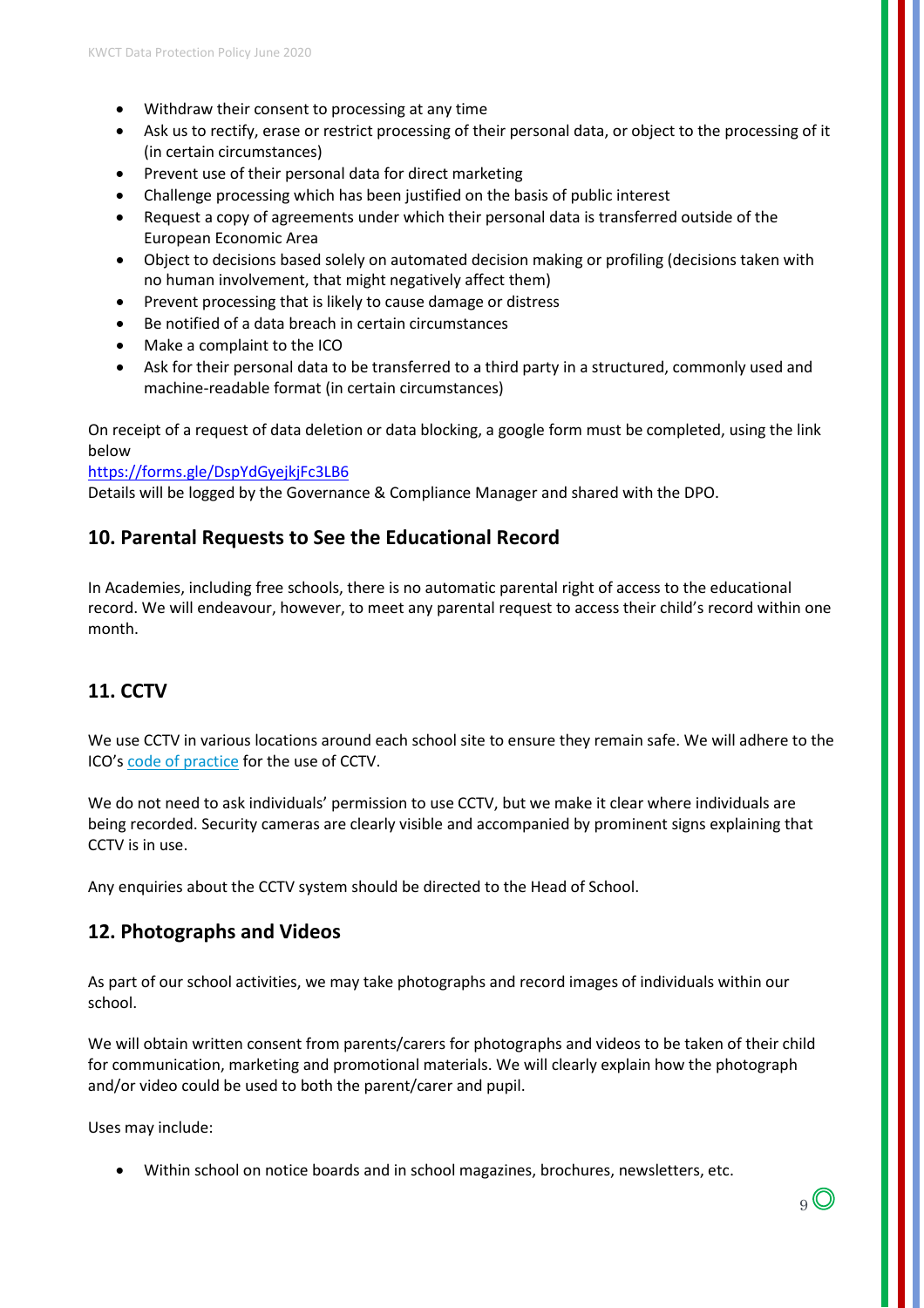- Outside of school by external agencies such as the school photographer, newspapers, campaigns
- Online on our school website or social media pages

Consent can be refused or withdrawn at any time. If consent is withdrawn, we will delete the photograph or video and not distribute it further.

## **13. Data Protection by Design and Default**

We will put measures in place to show that we have integrated data protection into all of our data processing activities, including:

- Appointing a suitably qualified DPO, and ensuring they have the necessary resources to fulfil their duties and maintain their expert knowledge
- Only processing personal data that is necessary for each specific purpose of processing, and always in line with the data protection principles set out in relevant data protection law (see section 6)
- Completing privacy impact assessments where the school's processing of personal data presents a high risk to rights and freedoms of individuals, and when introducing new technologies (the DPO will advise on this process)
- Integrating data protection into internal documents including this policy, any related policies and privacy notices
- Regularly training members of staff on data protection law, this policy, any related policies and any other data protection matters; we will also keep a record of attendance
- Regularly conducting reviews and audits to test our privacy measures and make sure we are compliant
- Maintaining records of our processing activities, including:
	- o For the benefit of data subjects, making available the name and contact details of our school and DPO and all information we are required to share about how we use and process their personal data (via our privacy notices)
	- o For all personal data that we hold, maintaining an internal record of the type of data, data subject, how and why we are using the data, any third-party recipients, how and why we are storing the data, retention periods and how we are keeping the data secure

## **14. Data Security and Storage of Records**

We will protect personal data and keep it safe from unauthorised or unlawful access, alteration, processing or disclosure, and against accidental or unlawful loss, destruction or damage.

In particular:

- Paper-based records and portable electronic devices, such as laptops and hard drives that contain personal data are kept under lock and key when not in use
- Papers containing confidential personal data must not be left on office and classroom desks, on staffroom tables, pinned to notice/display boards, or left anywhere else where there is general access
- Where personal information needs to be taken off site, staff must sign it in and out from the school office
- Passwords that are at least 8 characters long containing letters and numbers are used to access school computers, laptops and other electronic devices. Staff and pupils are reminded to change their passwords at regular intervals
- Encryption software is used to protect all portable devices and removable media, such as laptops and USB devices

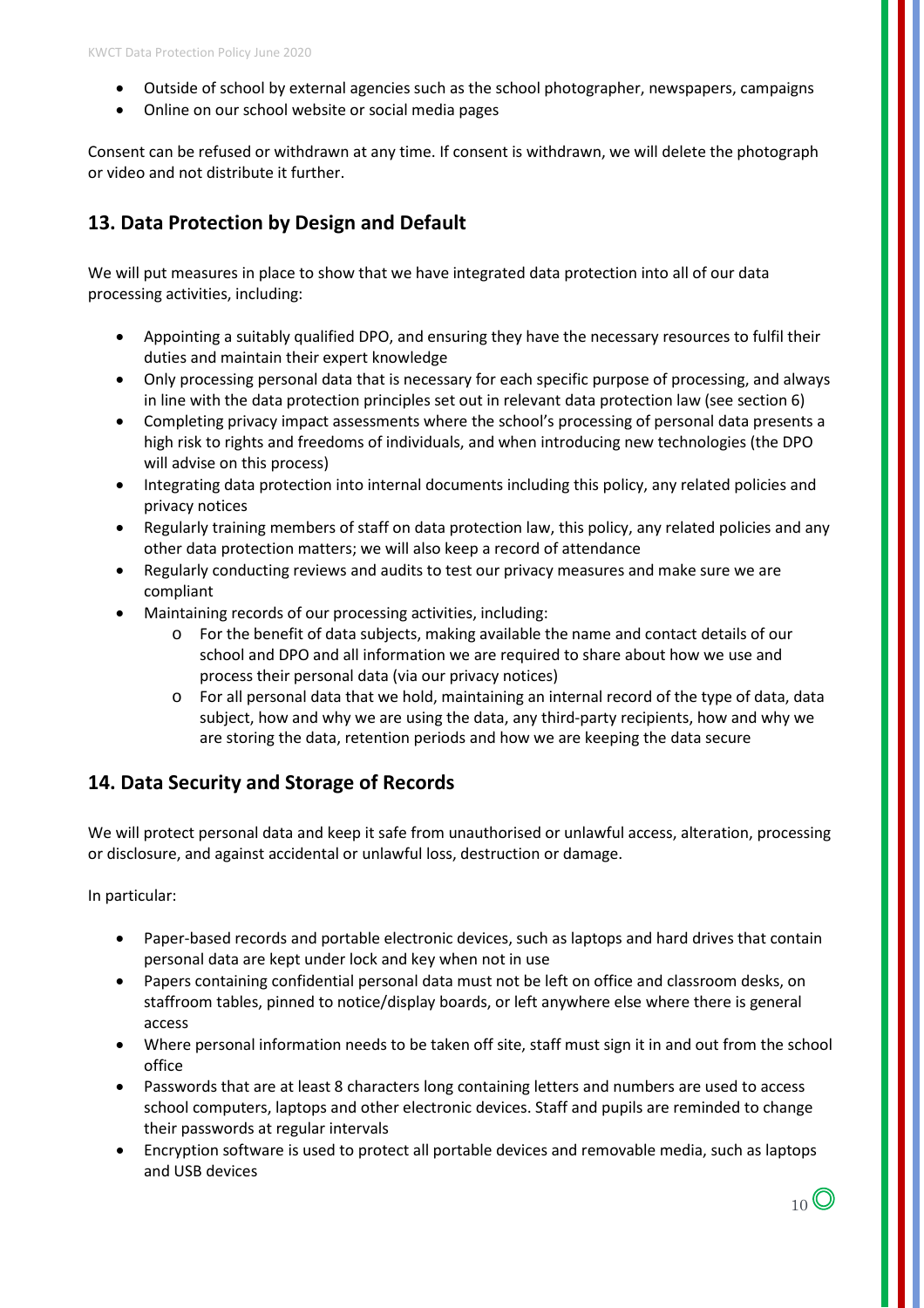- Staff, pupils or governors who store personal information on their personal devices are expected to follow the same security procedures as for school-owned equipment (see our IT Acceptable Use Policy)
- Where we need to share personal data with a third party, we carry out due diligence and take reasonable steps to ensure it is stored securely and adequately protected (see section 8).

## **15. Disposal of records**

Personal data that is no longer needed will be disposed of securely. Personal data that has become inaccurate or out of date will also be disposed of securely, where we cannot or do not need to rectify or update it.

For example, we will shred or incinerate paper-based records, and overwrite or delete electronic files. We may also use a third party to safely dispose of records on the school's behalf. If we do so, we will require the third party to provide sufficient guarantees that it complies with data protection law.

## **16. Personal data breaches**

The school will make all reasonable endeavours to ensure that there are no personal data breaches. In the unlikely event of a suspected data breach, we will follow the procedure set out in appendix 1. When appropriate, we will report the data breach to the ICO within 72 hours. Such breaches in a school context may include, but are not limited to:

- A non-anonymised dataset being published on the school website which shows the exam results of pupils eligible for the pupil premium
- Safeguarding information being made available to an unauthorised person
- The theft of a school laptop containing non-encrypted personal data about pupils

## **17. Training**

All staff and governors are provided with data protection training as part of their induction process. Data protection will also form part of continuing professional development, where changes to legislation, guidance or the school's processes make it necessary.

## **18. Monitoring arrangements**

The Trust Board is responsible for monitoring and reviewing this policy.

This policy will be reviewed **every 2 years** and shared with the full Trust Board.

## **19. Links with other policies**

This data protection policy is linked to our:

- Freedom of information Policy
- IT Acceptable Use Policy
- Safeguarding Policy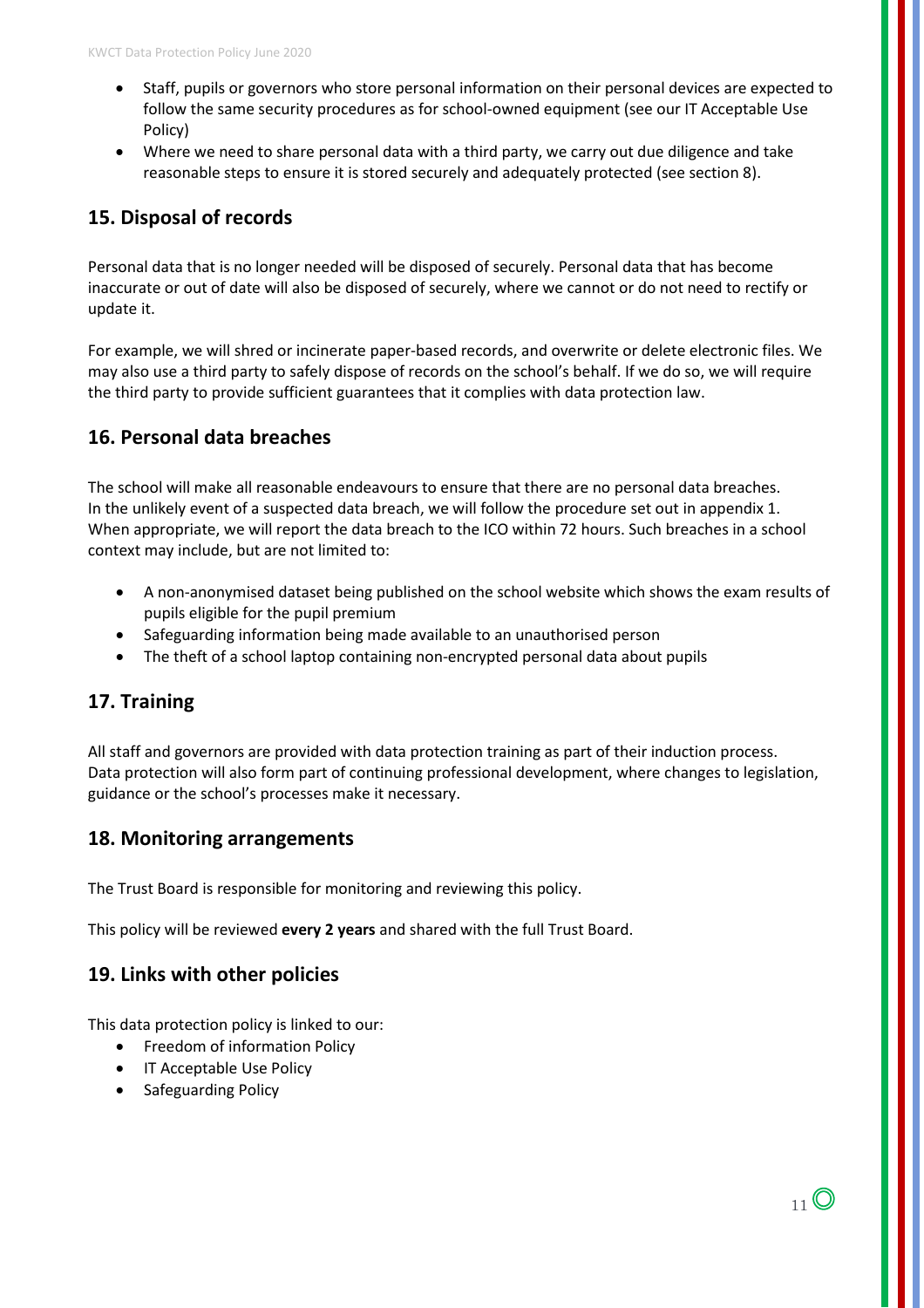## **Appendix 1: Personal Data Breach Procedure**

This procedure is based o[n guidance on personal data breaches](https://ico.org.uk/for-organisations/guide-to-the-general-data-protection-regulation-gdpr/personal-data-breaches/) produced by the ICO.

- Data protection breaches could be caused by a number of factors. Some examples are:
	- $\circ$  Loss or theft of pupil, staff or Trust board <sup>[1](#page-11-0)</sup>data and/ or equipment on which data is stored;
	- o The sharing of system passwords
	- o Inappropriate access controls allowing unauthorised use;
	- o Equipment Failure;
	- o Human Error;
	- o Unforeseen circumstances such as fire or flood;
	- o Hacking;
	- o 'Blagging' offences where information is obtained by deception.
- On finding or causing a breach, or potential breach, the staff member or data processor must immediately notify the Executive Headteacher or Governance & Compliance Manager.
- A form should be completed, providing all details of the breach in question.
- The Governance & Compliance Manager will investiage the report, and notify the DPO as to the details. To decide whether a breach has occurred the Governance & Compliance, in conjunction with the DPO, will consider whether personal data has been accidentally or unlawfully:
	- o Lost
	- o Stolen
	- o Destroyed
	- o Altered
	- o Disclosed or made available where it should not have been
	- o Made available to unauthorised people
- In the case of a serious breach, the Executive Headteacher will alert the Board.
- The DPO will make all reasonable efforts to contain and minimise the impact of the breach, assisted by relevant staff members or data processors where necessary. (Actions relevant to specific data types are set out at the end of this procedure)
- The DPO will assess the potential consequences, based on how serious they are, and how likely they are to happen
- The DPO will work out whether the breach must be reported to the ICO. This must be judged on a case-by-case basis. To decide, the DPO will consider whether the breach is likely to negatively affect people's rights and freedoms, and cause them any physical, material or non-material damage (e.g. emotional distress), including through:
	- o Loss of control over their data
	- o Discrimination

 $\overline{a}$ 

o Identify theft or fraud

<span id="page-11-0"></span><sup>&</sup>lt;sup>11</sup> For the purposes of this document any reference to Trust Board also includes the local governing bodies of the trust.

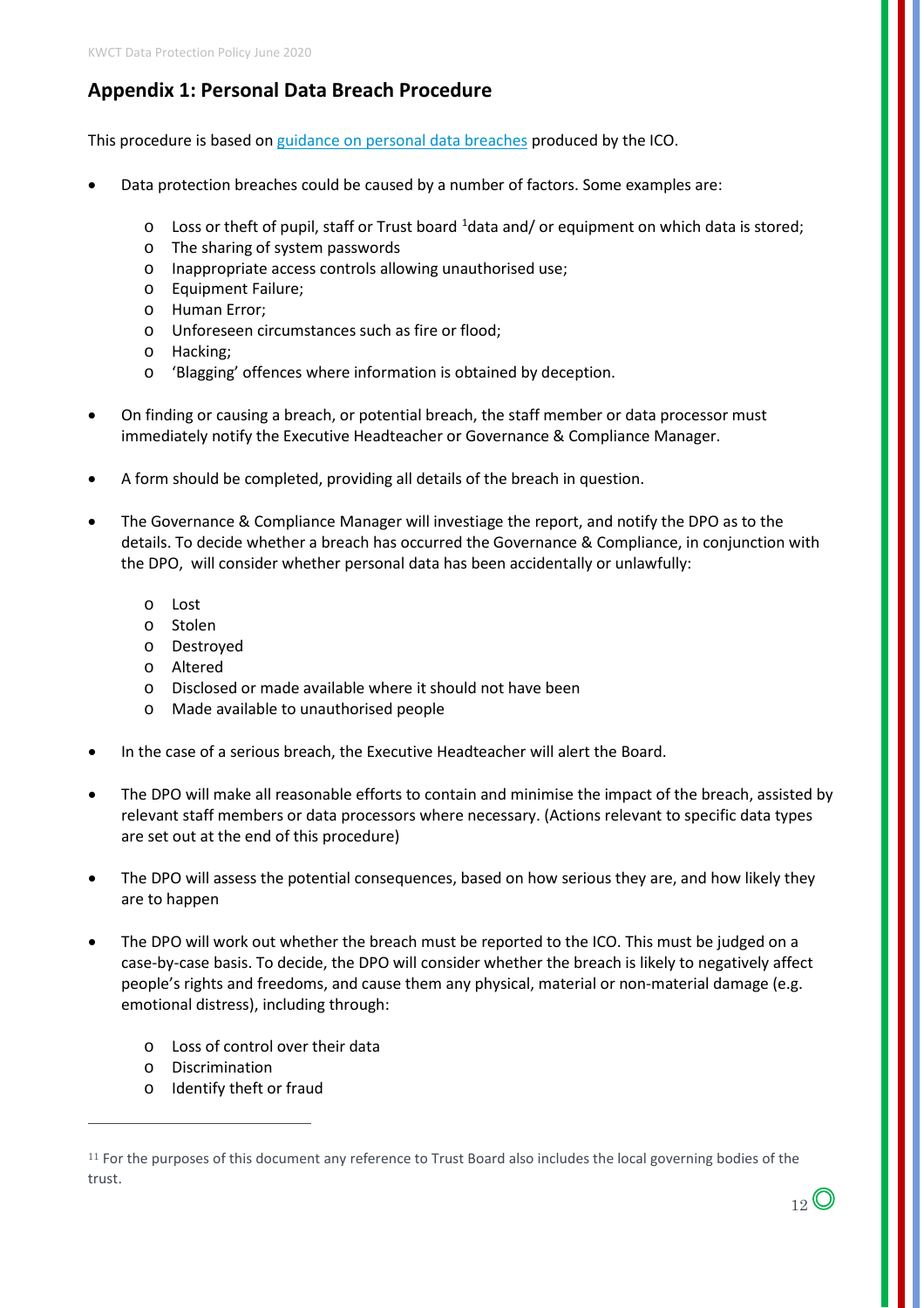- o Financial loss
- o Unauthorised reversal of pseudonymisation (for example, key-coding)
- o Damage to reputation
- o Loss of confidentiality
- o Any other significant economic or social disadvantage to the individual(s) concerned
- If it's likely that there will be a risk to people's rights and freedoms, the DPO must notify the ICO
- The DPO will document the decision (either way), in case it is challenged at a later date by the ICO or an individual affected by the breach. Documented decisions are stored in the designated, protected folder on each school's system.
- Where the ICO must be notified, the DPO will do this via th[e 'report a breach' page of the ICO website](https://ico.org.uk/for-organisations/report-a-breach/) within 72 hours. As required, the DPO will set out:
	- o A description of the nature of the personal data breach including, where possible:
		- The categories and approximate number of individuals concerned
		- The categories and approximate number of personal data records concerned
	- o The name and contact details of the DPO
	- o A description of the likely consequences of the personal data breach
	- o A description of the measures that have been, or will be taken, to deal with the breach and mitigate any possible adverse effects on the individual(s) concerned
- If all the above details are not yet known, the DPO will report as much as they can within 72 hours. The report will explain that there is a delay, the reasons why, and when the DPO expects to have further information. The DPO will submit the remaining information as soon as possible
- The DPO will also assess the risk to individuals, again based on the severity and likelihood of potential or actual impact. If the risk is high, the DPO will promptly inform, in writing, all individuals whose personal data has been breached. This notification will set out:
	- o The name and contact details of the DPO
	- o A description of the likely consequences of the personal data breach
	- o A description of the measures that have been, or will be, taken to deal with the data breach and mitigate any possible adverse effects on the individual(s) concerned
- The DPO will notify any relevant third parties who can help mitigate the loss to individuals for example, the police, insurers, banks or credit card companies
- The DPO will document each breach, irrespective of whether it is reported to the ICO. For each breach, this record will include the:
	- o Facts and cause
	- o Effects
	- o Action taken to contain it and ensure it does not happen again (such as establishing more robust processes or providing further training for individuals)

Records of all breaches will be stored in the designated, protected folder on each school's system.

#### **Review and Evaluation**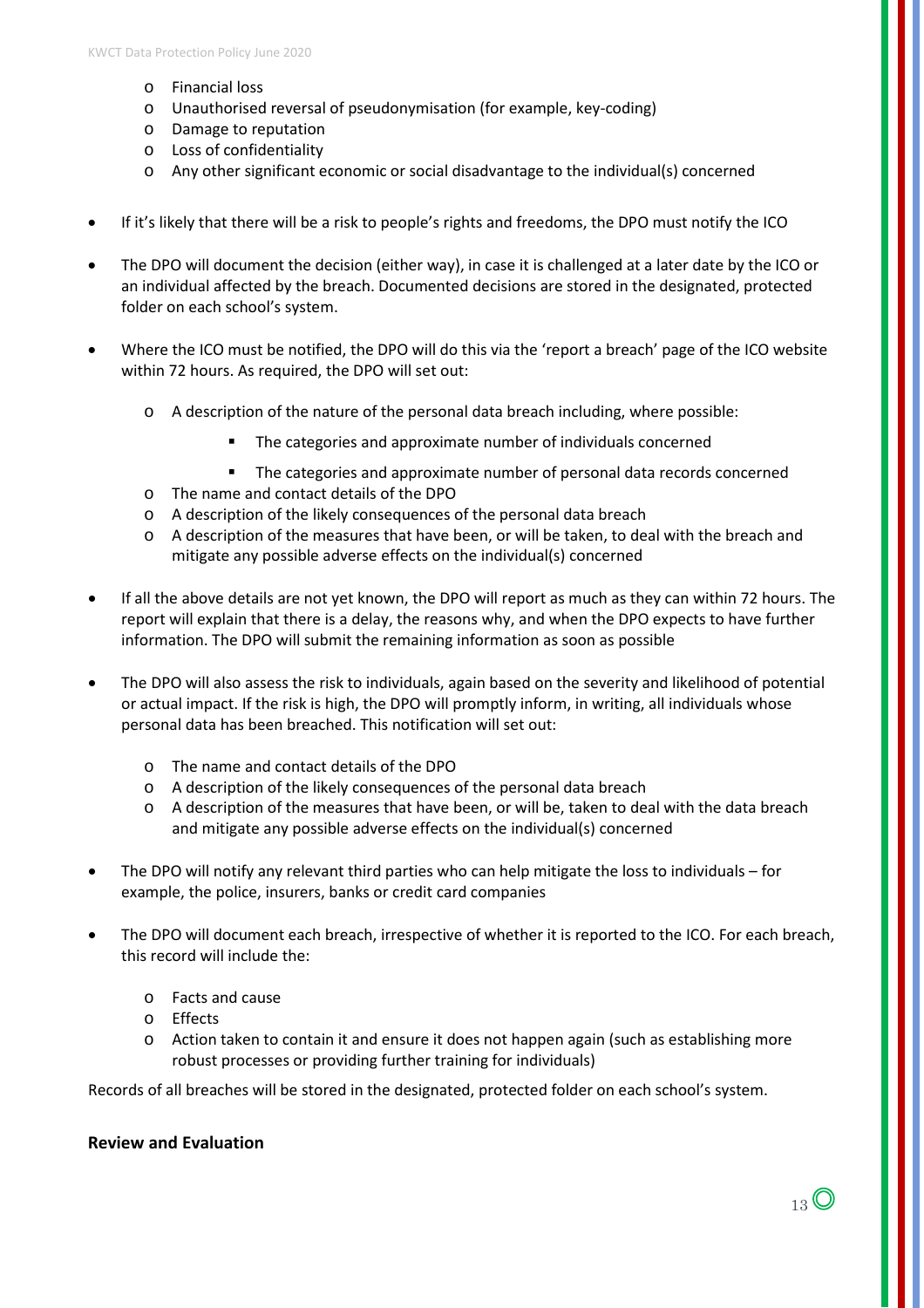In the case of a serious breach, the DPO and Executive Headteacher/Governance & Compliance Manager will meet to review what happened and how it can be stopped from happening again. This meeting will happen as soon as reasonably possible. A further review of the causes of the breach and recommendations for future improvements can be done once the matter has been resolved.

Once the initial aftermath of the breach is over, the DPO and Executive Headteacher or Governance & Compliance Manager should fully review both the causes of the breach and the effectiveness of the response to it. It should be written and sent to the next available Trust Board meeting for discussion. If there is the perception that this could be a continuing risk, the Trust's risk register is to be updated accordingly and an action plan must be drawn up to address the risk. This breach procedure may need to be reviewed after a breach or after legislative changes, new case law or new guidance.

#### **Actions to Minimise the Impact of Data Breaches**

We will take the actions set out below to mitigate the impact of different types of data breach, focusing especially on breaches involving particularly risky or sensitive information. We will review the effectiveness of these actions and amend them as necessary after any data breach.

Sensitive information being disclosed via email (including safeguarding records):-

- If special category data (sensitive information) is accidentally made available via email to unauthorised individuals, the sender must attempt to recall the email as soon as they become aware of the error
- Members of staff who receive personal data sent in error must alert the sender and the DPO as soon as they become aware of the error
- If the sender is unavailable or cannot recall the email for any reason, the DPO will ask the IT Manager to recall it
- In any cases where the recall is unsuccessful, the DPO will contact the relevant unauthorised individuals who received the email, explain that the information was sent in error, and request that those individuals delete the information and do not share, publish, save or replicate it in any way
- The DPO will ensure we receive a written response from all the individuals who received the data, confirming that they have complied with this request
- The DPO will carry out an internet search to check that the information has not been made public; if it has, we will contact the publisher/website owner or administrator to request that the information is removed from their website and deleted